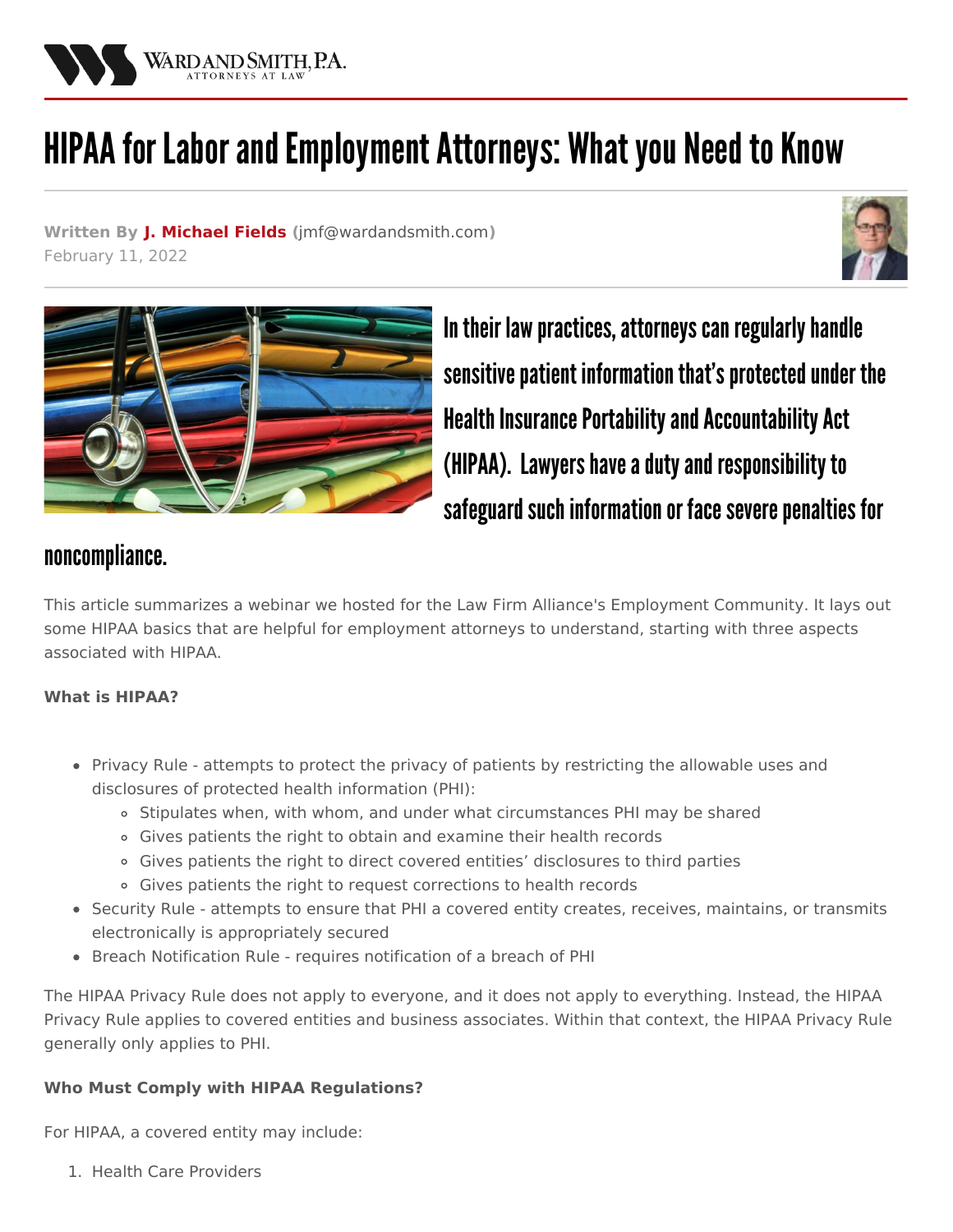- 2. Health Care Clearinghouses
- 3. Health Plans

Regardless of size, every health care provider that electronically transmits PHI in connection with certain types of transactions is a covered entity. Benefit eligibility inquiries and referral authorization requests are covered transactions; the Department of Health and Human Services (HHS) has established standards for other transactions.

The privacy rule applies to a health care provider, whether it electronically transmits these transactions directly or uses a third party to do so on its behalf. The definition of a health care provider covers nearly all providers of services, whether public or private hospitals, sole proprietors, or group practices.

Health care clearinghouses are more complicated and less common. A health care clearinghouse is any entity that processes information on behalf of another entity, such as a health care billing service.

According to HIPAA, a health plan is defined as an individual or group plan that provides or pays for the cost of medical care. The term includes the following:

- Group Health Plans
- Dental Insurer
- Vision Insurer
- Prescription Drug Insurer
- Health Maintenance Organizations
- Medicare and Medicaid

There are two alternatives for eligibility to be a group health plan under HIPAA. The plan has to have 50 or more participants, or there must be a third-party administrator. If a plan has less than 50 participants and is self-administered, it is not a group health plan under HIPAA.

Under HIPAA, several plans, policies, and programs are not covered by the definition of a group health plan. A few of these exceptions include:

- Accidental Death Policies
- Dismemberment Policies
- Disability Income Insurance
- Liability Insurance
- Worker's Compensation Insurance
- Coverage for On-Site Medical Clinics

The other category covered by HIPAA is a business associate, defined as a person or entity that performs certain functions or activities on behalf of a covered entity. Business associates are covered under the HIPAA Privacy Rule if the functions or activities involve the use or disclosure of PHI.

A few examples of functions or activities that could result in a particular person or entity being termed a business associate include claims processing or administration, data analysis, utilization, review, quality assurance, billing, benefit management, and practice management. Other services that might be implicated include legal actuarial accounting, consulting, management, and financial and intellectual property.

The HHS website has frequently asked questions and day-to-day examples of what may constitute a business associate. A law firm that provides legal services to a health plan or a health care provider involving access to PHI would be a business associate; an independent medical transcriptionist that provides transcription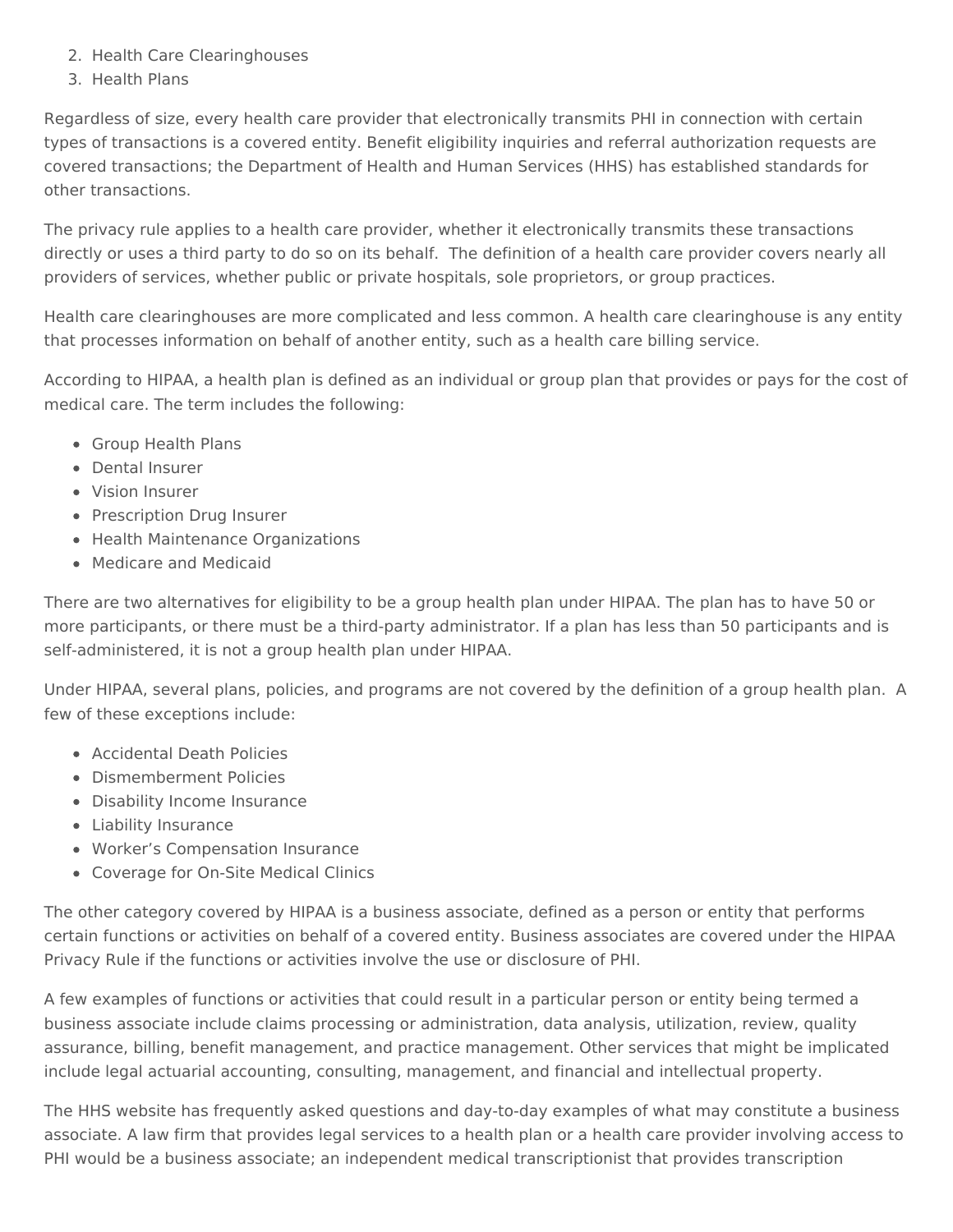services to a health care provider would also qualify.

A janitorial service that maintains a health care provider's office and has the potential to inadvertently or incidentally come into contact with PHI would not be a business associate, however. This is due to the fact the janitorial service is not tasked with receiving or transmitting PHI.

#### **What Does HIPAA Protect?**

PHI refers to individually identifiable health information held or transmitted by a covered entity or business associate in any form of media, whether electronic, paper, or oral. As the name implies, individually identifiable health information is defined as demographic data associated with an individual that could identify that individual.

This could be an address, birthday, or social security number, basically anything for which there is a reasonable basis to believe the individual's identity could be determined. The HIPAA Privacy Rule excludes two items from the definition of PHI:

- Employment Records pertains to records with PHI a covered entity maintains in its capacity as an employer, as opposed to its capacity as a covered entity
- Education Records subject to the Family Educational Rights and Privacy Act

Generally, the use or disclosure of PHI is only permitted if a patient specifically authorizes it in writing or if it is required or permitted elsewhere in the HIPAA Privacy Rule. HIPAA requires that a covered entity disclose PHI in only two situations:

- 1. When requested by the individual or the individual's personal representative
- 2. When requested by HHS as part of a compliance investigation, review, or enforcement action

The use and disclosure of PHI are permitted, but not required if it is for the purpose of treatment of a patient. For example, consulting with a specialist to discuss a patient's care is a treatment disclosure that does not require the patient's authorization.

Uses and disclosures associated with obtaining payment for health care services do not require patient authorization. If a provider hired a law firm or collection agency to assist with collecting an unpaid bill, patient authorization to disclose PHI would not be required. However, a business associate agreement would be required.

Uses and disclosures associated with health care operations also do not require patient authorization. An example could arise in merger and acquisition discussions between two health care providers, where the buyer entity asks to review certain books and records of the selling entity.

#### **Key Takeaways for Attorneys**

One thing attorneys should know is that generally, employers do not meet the definition of a covered entity under HIPAA. The HIPAA Privacy Rule would apply if an employer obtains health information on behalf of the employer-sponsored group health plan. Conversely, the rule would not apply if PHI is being collected as:

- An aspect of the ordinary course of employment
- A means of tracking employee vaccination status

An exception pertains to on-site medical clinics. With regard to on-site clinics, the employer is exempt from direct compliance; however, the actual providers/clinicians at that on-site clinic may be covered entities and